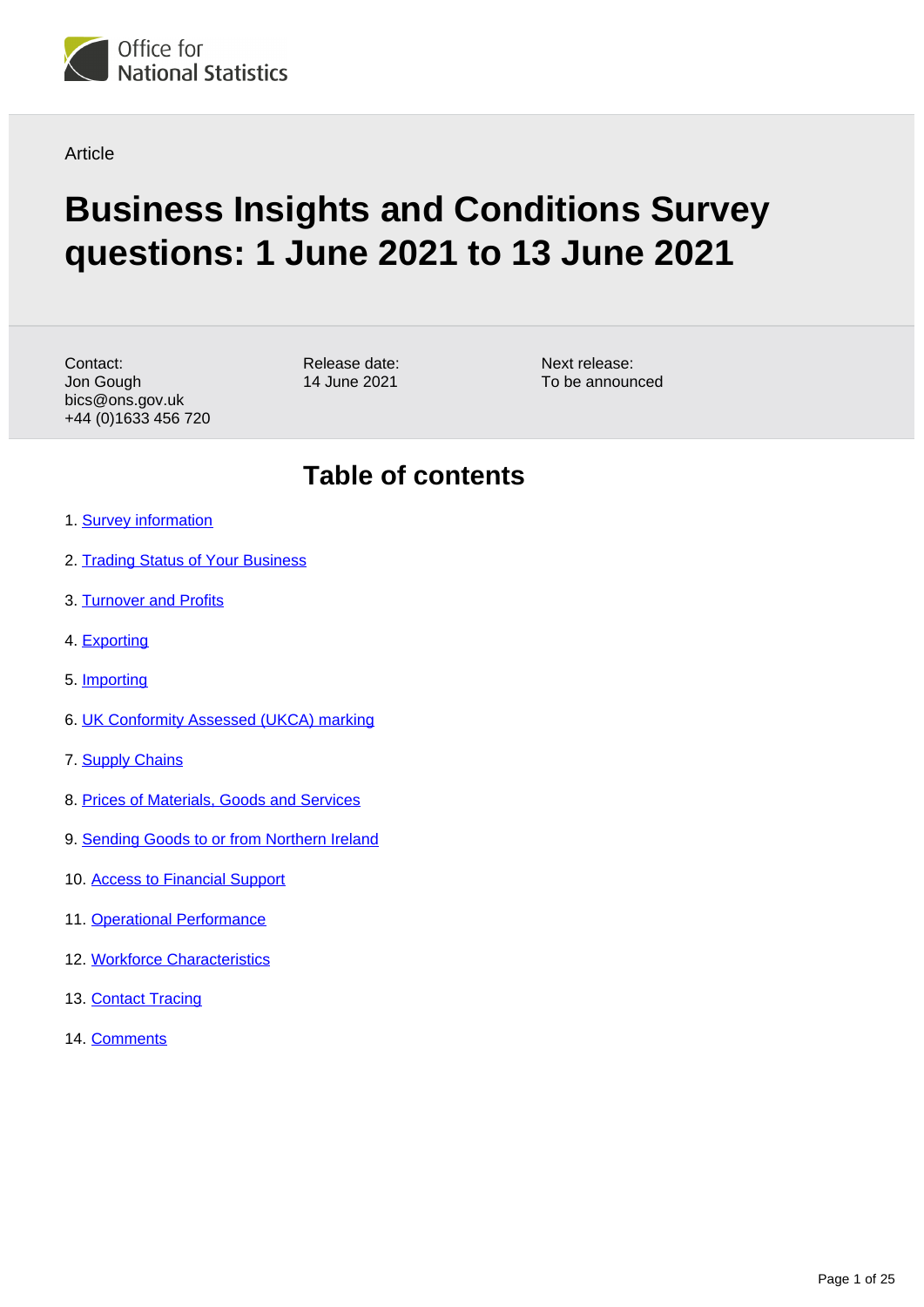# <span id="page-1-0"></span>**1 . Survey information**

These questions are for wave 32 of the fortnightly Business Insights and Conditions Survey (BICS) dispatched on the 1st of June. These are the most up-to-date survey questions.

# <span id="page-1-1"></span>**2 . Trading Status of Your Business**

Which of the following statements best describes your business's trading status?

- Currently trading and have been for more than the last two weeks
- Started trading within the last two weeks after a pause in trading
- Paused trading but intends to restart in the next two weeks
- Paused trading and does not intend to restart in the next two weeks
- Permanently ceased trading

Where in the UK are your business's sites located?

- Northern Ireland
- Scotland
- Wales
- East of England
- East Midlands
- Greater London
- North East of England
- North West of England
- South East of England
- South West of England
- West Midlands
- Yorkshire and The Humber
- Not sure
- Not applicable

Where in the UK are your sites temporarily or permanently closed?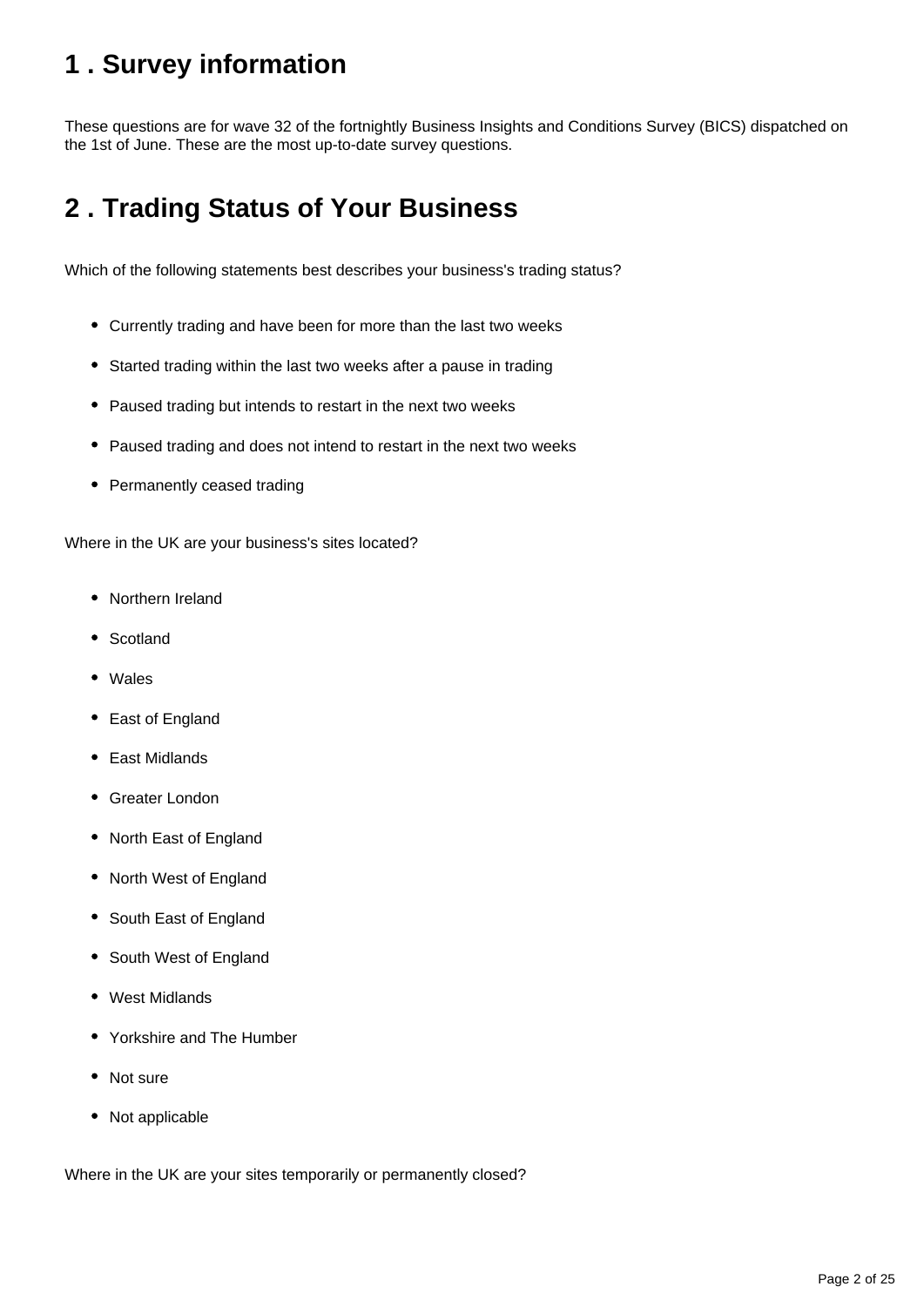- Northern Ireland
- Scotland
- Wales
- East of England
- East Midlands
- Greater London
- North East of England
- North West of England
- South East of England
- South West of England
- West Midlands
- Yorkshire and The Humber
- Not sure
- None of our sites are temporarily or permanently closed

## <span id="page-2-0"></span>**3 . Turnover and Profits**

How does your business's turnover for the last two weeks, compare to normal expectations for this time of year?

- Turnover has increased by more than 50%
- Turnover has increased between 20% and 50%
- Turnover has increased by up to 20%
- Turnover has not been affected
- Turnover has decreased by up to 20%
- Turnover has decreased between 20% and 50%
- Turnover has decreased by more than 50%
- Not sure

What was the main reason for this change to your business's turnover in the last two weeks?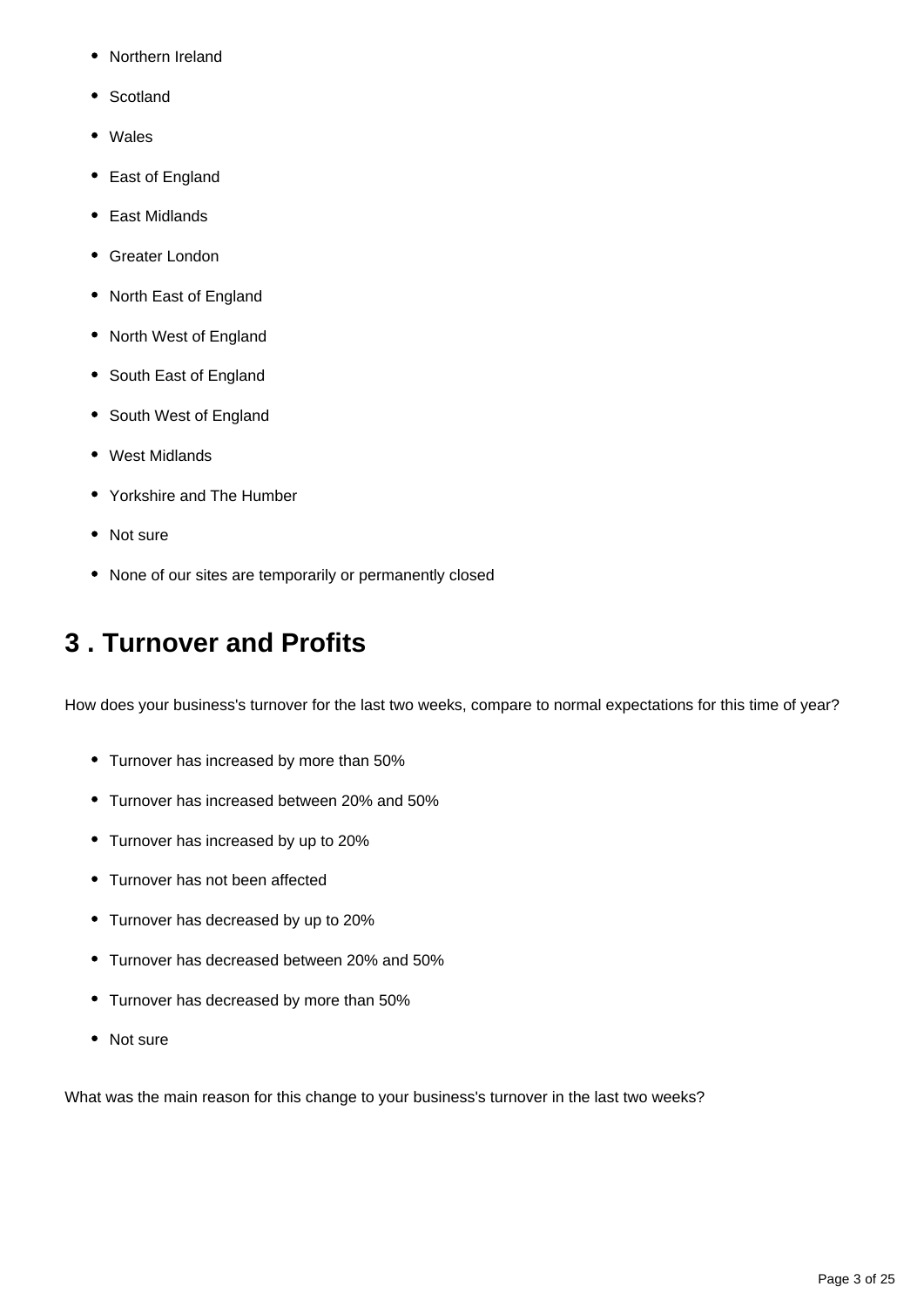- Coronavirus (COVID-19) pandemic
- End of the EU transition period
- Coronavirus (COVID-19) pandemic and the end of the EU transition period
- Other
- Not sure

What are your expectations about turnover for the next two weeks?

- Expect turnover to substantially increase
- Expect turnover to increase a little
- Expect turnover to stay the same
- Expect turnover to decrease a little
- Expect turnover to substantially decrease
- Not sure

In the last two weeks, how has your business's profits compared with normal expectations for this time of year?

- Profits have increased by more than 50%
- Profits have increased by between 20% and 50%
- Profits have increased by up to 20%
- Profits have stayed the same
- Profits have decreased by up to 20%
- Profits have decreased by between 20% and 50%
- Profits have decreased by more than 50%
- Not sure

Not applicable

# <span id="page-3-0"></span>**4 . Exporting**

Has your business exported goods or services in the last 12 months?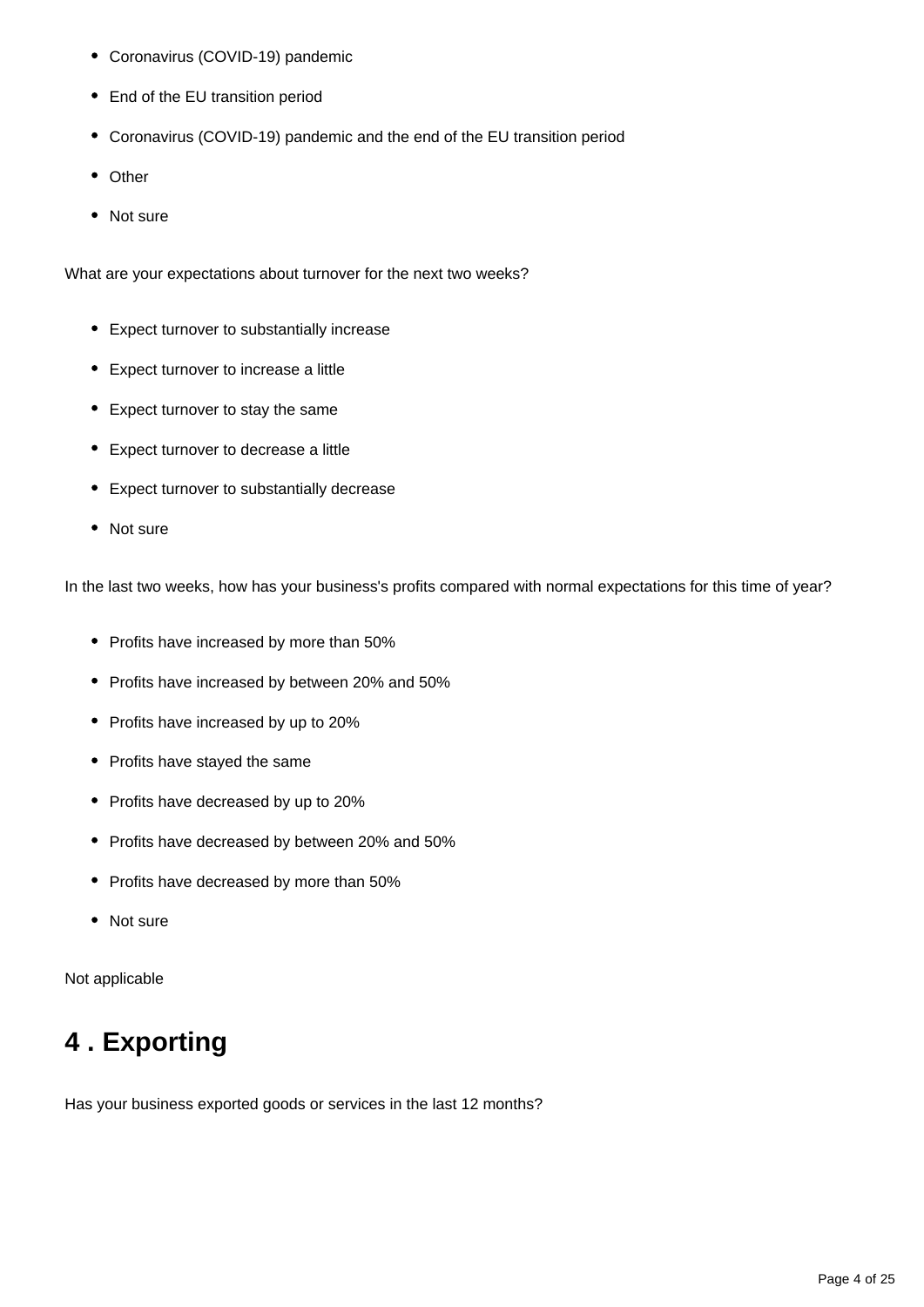- Yes
- $\bullet$  No
- Not sure

Which of the following best describes your business's exporting status?

- Exported more than 12 months ago
- Never exported and do not have goods or services suitable for export
- Never exported but have goods or services that could be developed for export
- Not sure

Where has your business exported goods or services to in the last two weeks?

- EU only
- Non-EU only
- Both EU and non-EU
- Not exported in the last two weeks
- Not sure

Have you changed where you have exported your goods or services to in the last two weeks?

- Changed from EU to non-EU
- Changed from non-EU to EU
- Changed in a different way
- No changes made
- Not sure

How does your business's exporting in the last two weeks compare to normal expectations for this time of year?

- Exporting more than normal
- Exporting as normal
- Exporting, but less than normal
- Not been able to export in the last two weeks
- Not sure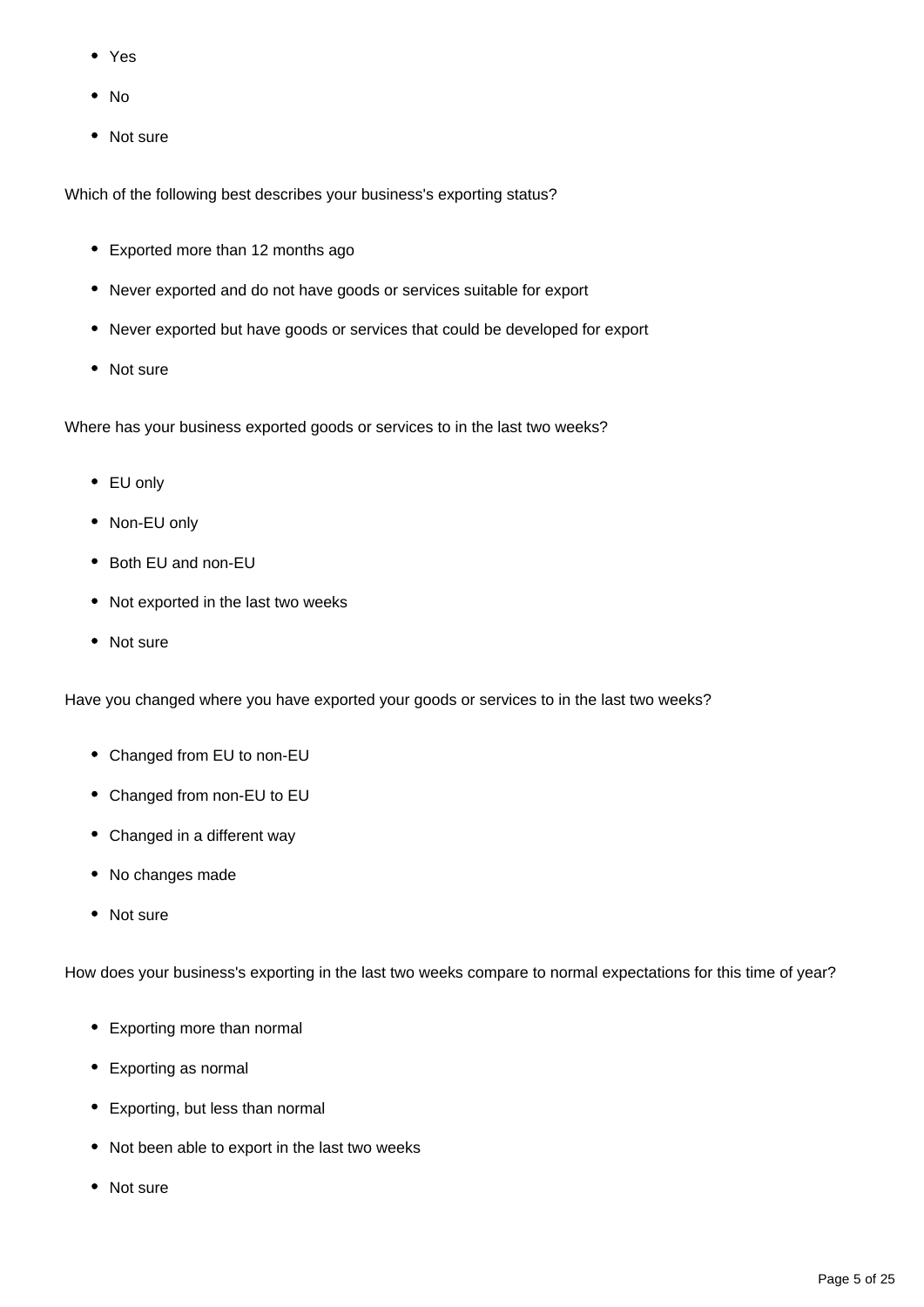Have you experienced any of the following challenges with exporting goods or services in the last two weeks?

- Additional paperwork
- Basing some staff in an EU member state to be allowed to work
- Change in transportation costs
- Closure of infrastructure used to export goods or services
- Customs duties or levies
- Destination countries changing their border restrictions
- Disruption at UK borders
- Lack of hauliers to transport goods or lack of logistics equipment
- Reduced demand for products and services
- Work permit or visa restrictions, or lack of mutual recognition of professional qualifications
- Other
- Did not experience any challenges with exporting

What was the main cause of these exporting challenges?

- Coronavirus (COVID-19) pandemic
- End of the EU transition period
- Coronavirus (COVID-19) pandemic and the end of the EU transition period
- Other
- Not sure

How much disruption to your business have these challenges caused?

- Severe disruption
- Moderate disruption
- Low disruption
- No disruption
- Not sure

Which of the following support options has your business benefitted from, to help with exporting challenges?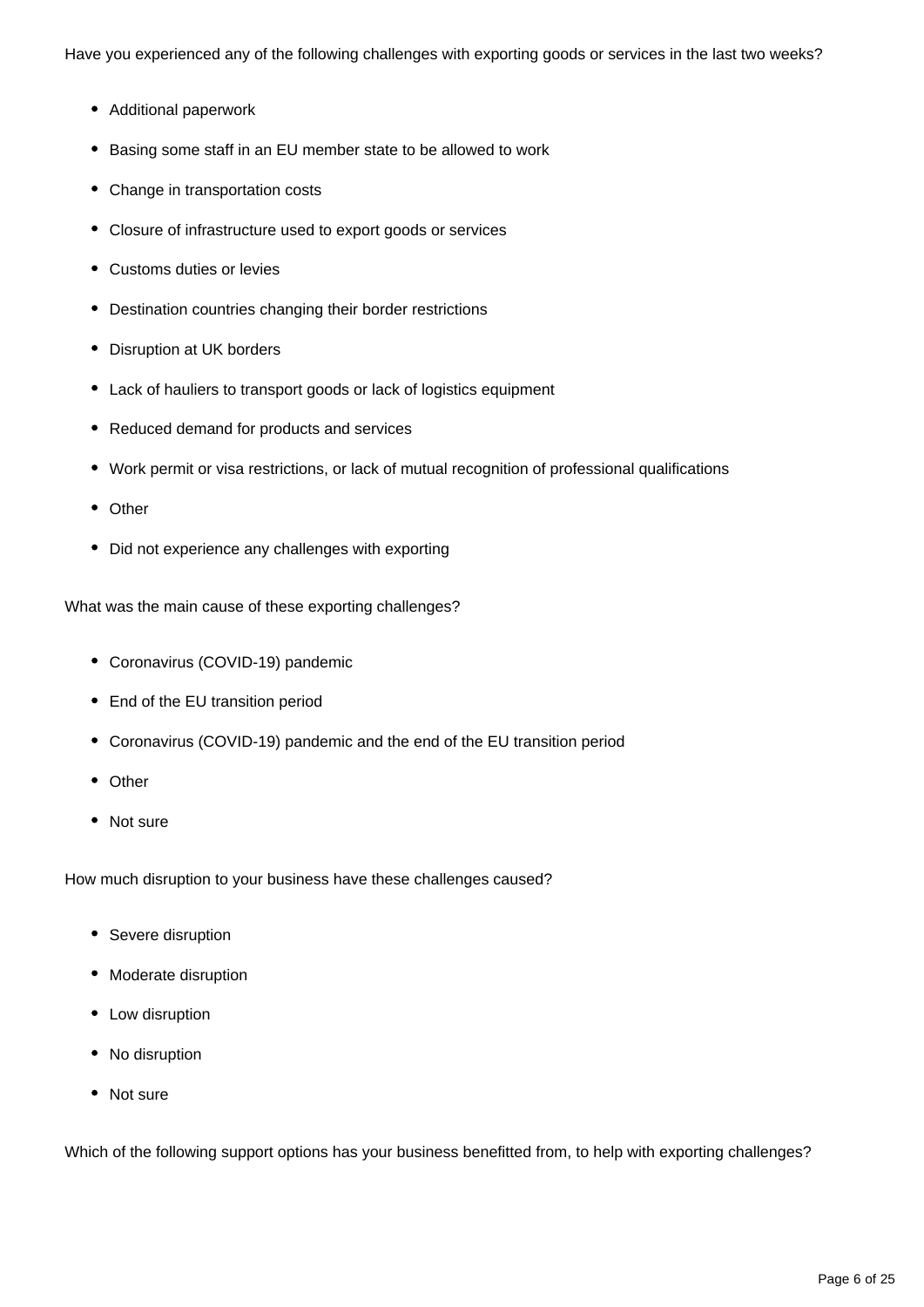- Customs and tariffs
- Export licences
- Financial support
- Finding new markets
- Finding new overseas contacts or customers
- Legal issues
- Transport and distribution
- Understanding markets and demand issues
- Other
- None of the above

Let us know anything else that will help us understand your business's exporting in the last two weeks

What are your expectations about your business's sales from exports in the next 12 months?

- Export sales will substantially increase
- Export sales will increase a little
- Export sales will stay the same
- Export sales will decrease a little
- Export sales will substantially decrease
- Not sure

Does your business currently use rules of origin to access lower or zero tariffs on exports?

- Yes, to EU countries
- Yes, to non-EU countries
- Yes, to both EU and non-EU countries
- No
- Not sure

How has using rules of origin when exporting to the EU changed the amount of administration for your business?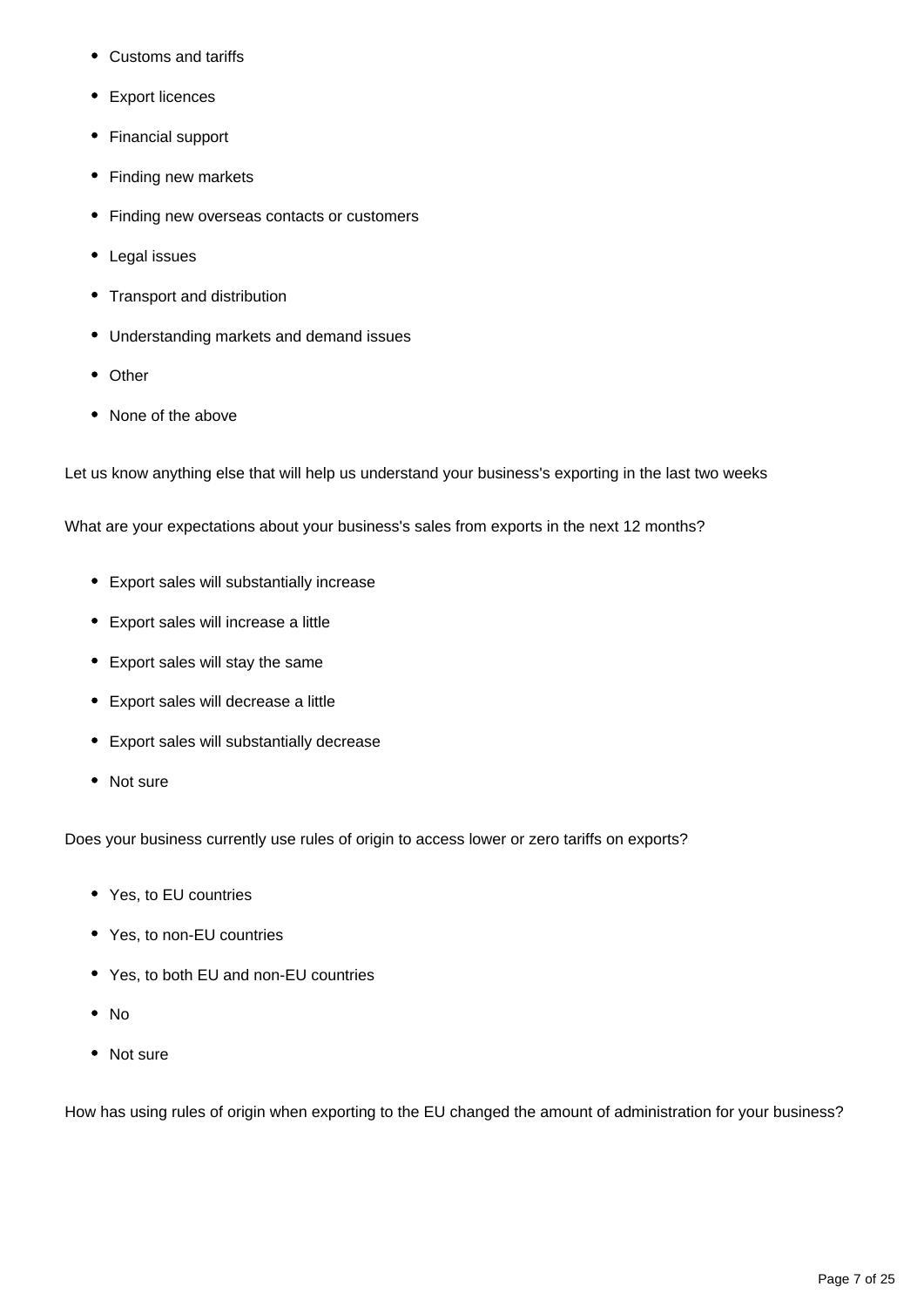- Administration has increased
- Administration has stayed the same
- Administration has decreased
- Not sure

Why does your business not currently use rules of origin to access lower or zero tariffs?

- Administrative costs of rules of origin outweigh the potential tariff saving
- Exports do not meet rules of origin requirements
- Lack of understanding, staffing or expertise to use rules of origin
- My business has attempted to use rules of origin but has been unsuccessful
- The EU does not charge tariffs on the goods the business exports
- Other
- Not sure

# <span id="page-7-0"></span>**5 . Importing**

Has your business imported goods or services in the last 12 months?

- Yes
- $\bullet$  No
- Not sure

Did your business import goods or services more than 12 months ago?

- Yes
- $\bullet$  No
- Not sure

Where has your business imported goods or services from in the last two weeks?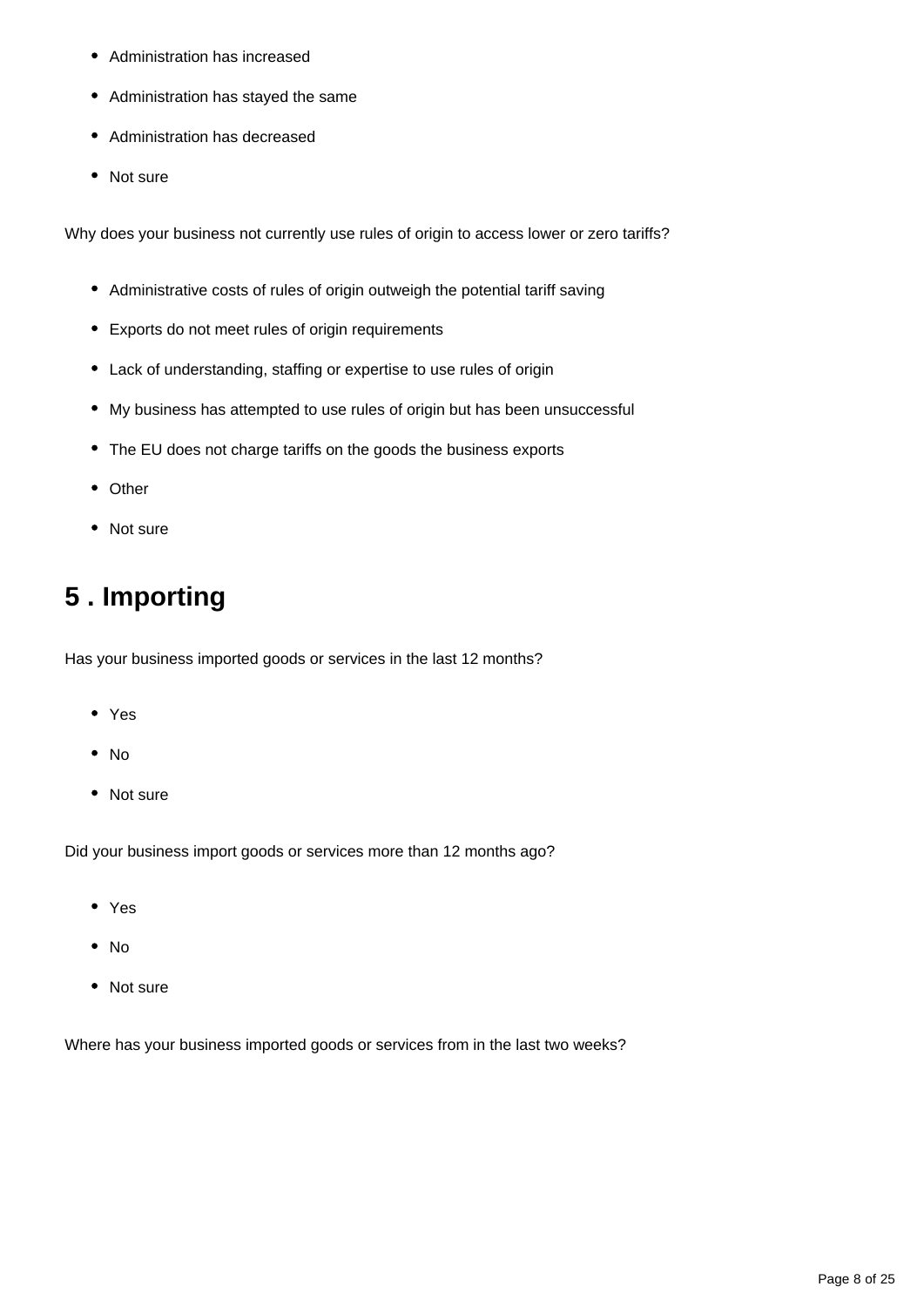- EU only
- Non-EU only
- Both EU and non-EU
- Not imported in the last two weeks
- Not sure

Have you changed where you have sourced your imports of goods or services from in the last two weeks?

- Changed from EU to non-EU suppliers
- Changed from non-EU to EU suppliers
- Changed in a different way
- No changes made
- Not sure

How does your business's importing in the last two weeks compare to normal expectations for this time of year?

- Importing more than normal
- Importing as normal
- Importing, but less than normal
- Not been able to import in the last two weeks
- Not sure

Have you experienced any of the following challenges with importing over the last two weeks?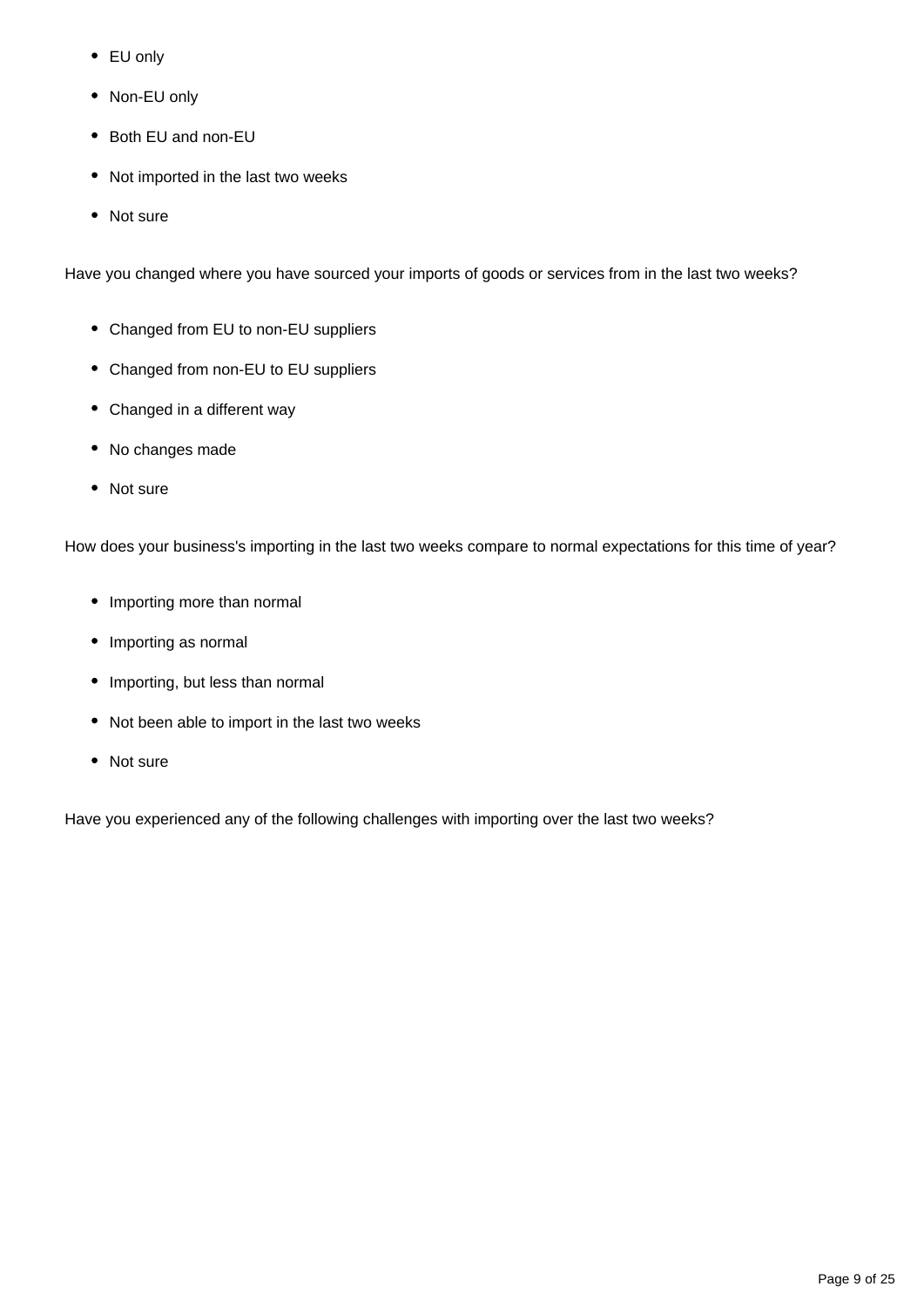- Additional paperwork
- Change in transportation costs
- Closure of infrastructure used to import goods or services
- Customs duties or levies
- Destination countries changing their border restrictions
- Disruption at UK borders
- Lack of hauliers to transport goods or lack of logistics equipment
- Suppliers not continuing to trade
- Suppliers not customs ready
- Other
- Did not experience any challenges with importing

What was the main cause of these importing challenges?

- Coronavirus (COVID-19) pandemic
- End of the EU transition period
- Coronavirus (COVID-19) pandemic and the end of the EU transition period
- Other
- Not sure

How much disruption to your business have these challenges caused?

- Severe disruption
- Moderate disruption
- Low disruption
- No disruption
- Not sure

Which of the following support options would your business benefit from, to help with importing challenges?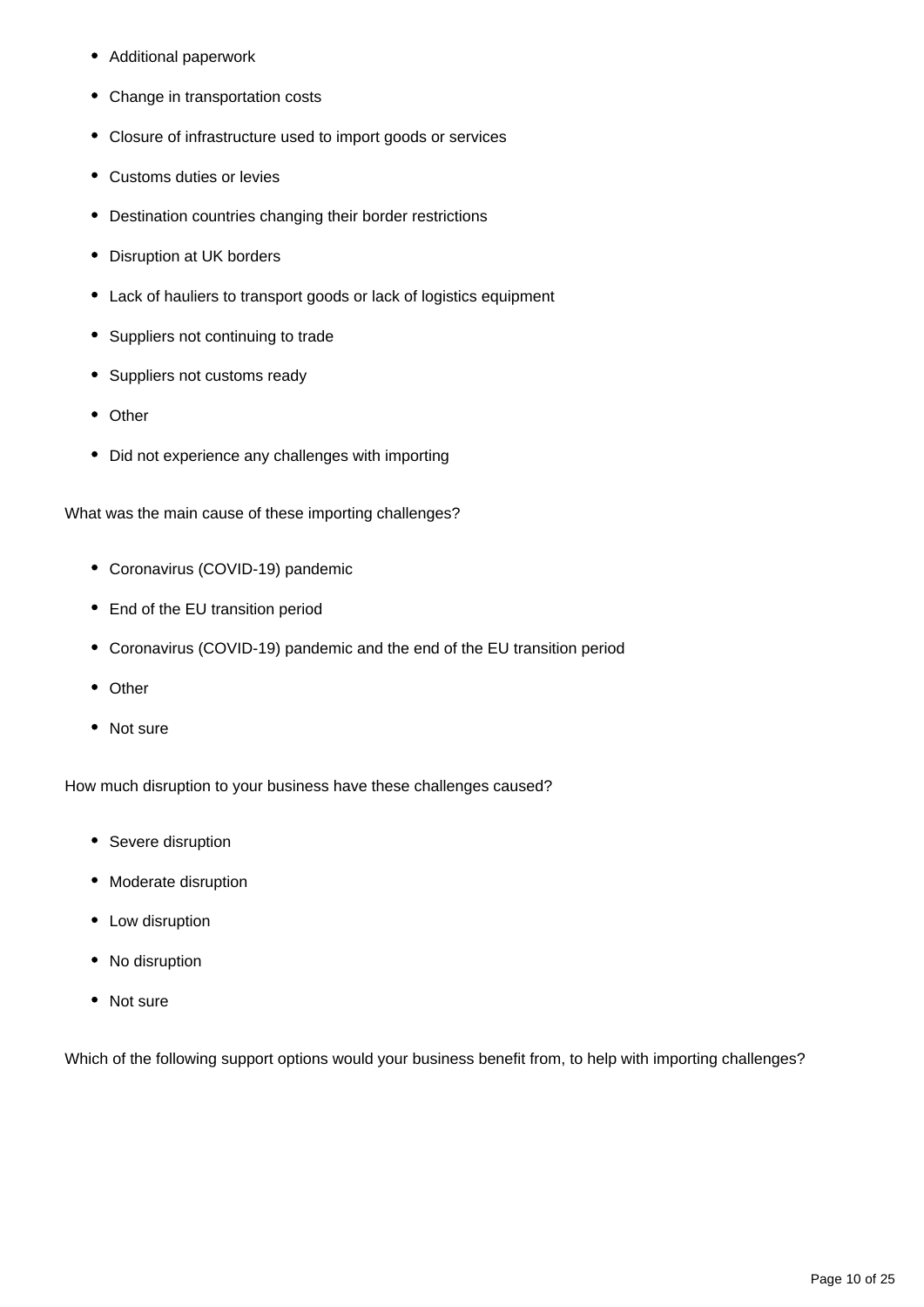- Understanding markets and demand issues
- Finding new alternative supply chains
- Finding new overseas contacts or customers
- Transport and distribution
- Legal issues
- Customs and tariffs
- Import licences
- Other
- None of the above

Let us know anything else that will help us understand your business's importing in the last two weeks

# <span id="page-10-0"></span>**6 . UK Conformity Assessed (UKCA) marking**

Does your business manufacture, import, or distribute products that require either a CE marking or the new UKCA marking?

- Yes, we manufacture products that need a CE or UKCA marking
- Yes, we import products that need a CE or UKCA marking
- Yes, we distribute products that need a CE or UKCA marking
- Not sure
- No, we do not manufacture, import or distribute products that need a CE or UKCA marking

Are you aware that most CE marked products need to be UKCA marked from 1 January 2022?

- Yes
- $\bullet$  No
- Not sure

Is your business using, or intending to use, the UKCA marking by 1 January 2022?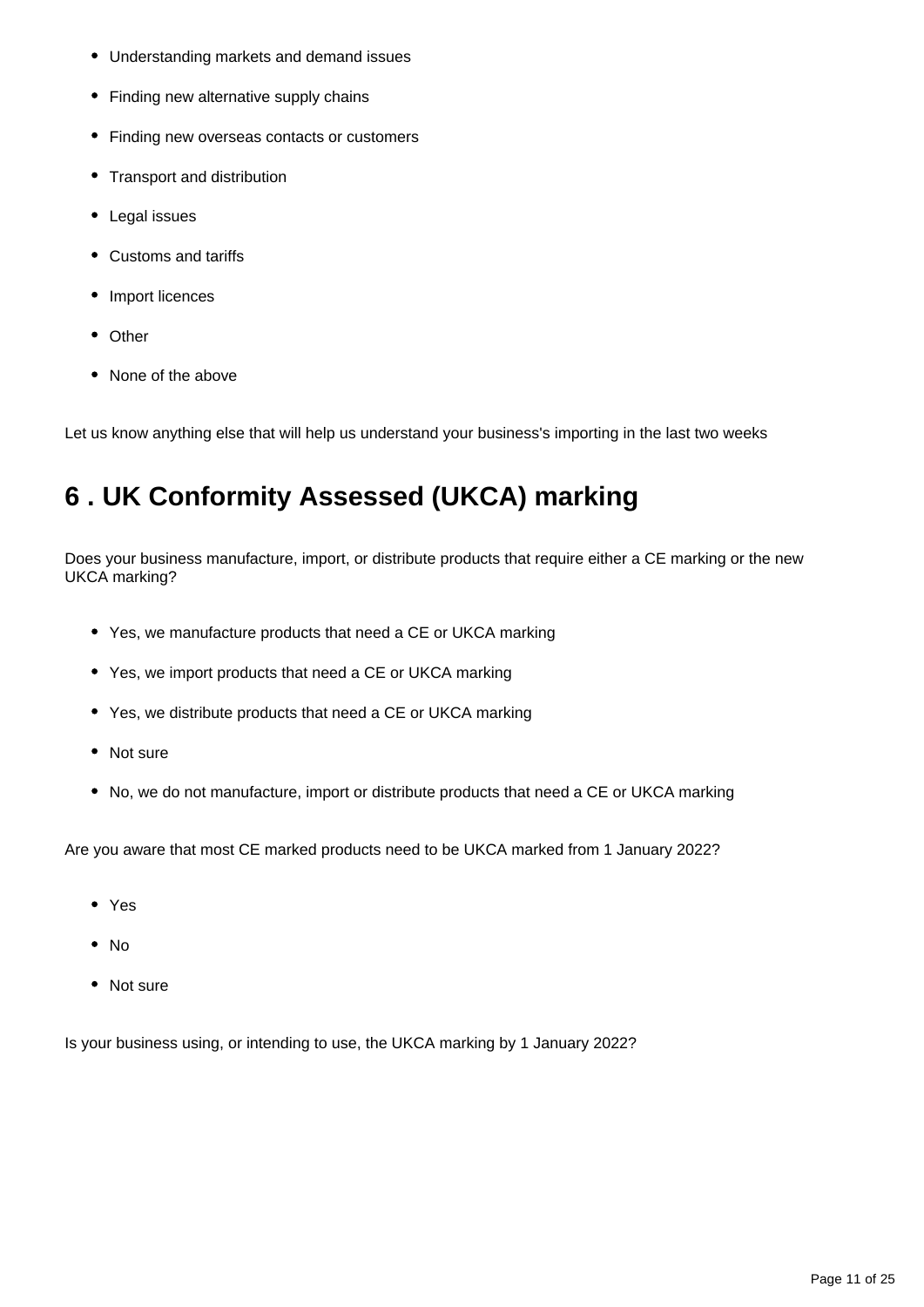- Already using UKCA marking
- Not aware of, or do not know how to meet, requirements for the UKCA
- Not using the UKCA marking, but plan to by 1 January 2022
- Will not use UKCA marking, as not relevant to our products or business
- Not sure

## <span id="page-11-0"></span>**7 . Supply Chains**

Has your business made changes to supply chains due to the end of the EU transition period?

- Yes
- $\bullet$  No
- Not sure
- Not applicable

Were these changes to supply chains made as a result of a new UK trade agreement?

- Yes
- No
- Not sure

In which of the following ways has your business changed supply chains due to the end of the EU transition period?

- Using more UK suppliers
- Using more EU suppliers
- Using more non-EU suppliers
- Moving the supply chain away from the short straits crossings
- Increasing the diversity in suppliers
- Expanding to different modes of freight
- Other
- Not sure

Has your business had any extra costs due to the end of the EU transition period?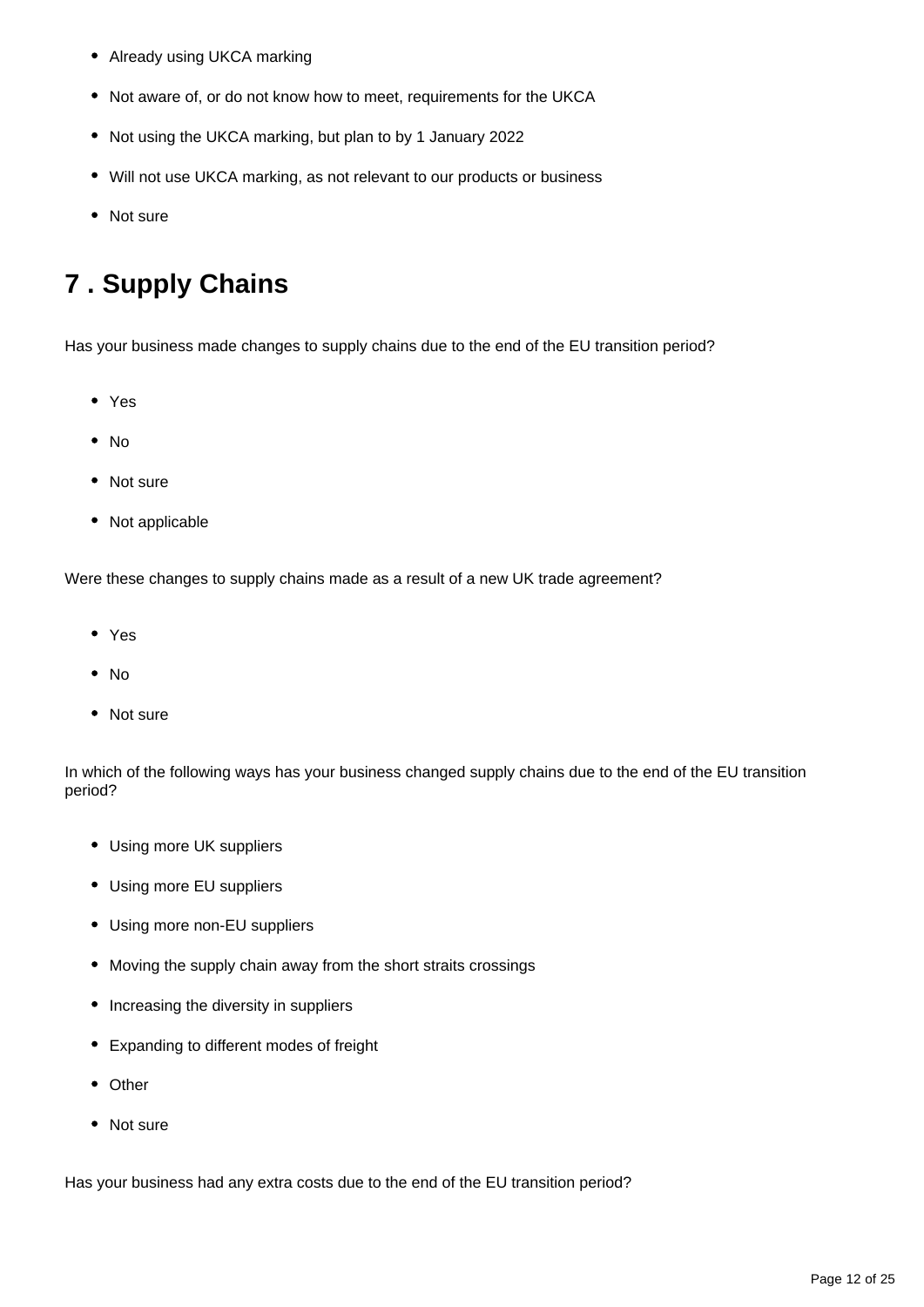- Additional transportation costs
- Costs associated with changing supply chains
- Costs associated with the storage of goods
- Costs due to increased red tape
- Costs incurred from wasted goods
- Cost of setting up EU subsidiaries
- Extra costs in the prices of goods and services imported
- Extra tariffs or taxes
- Other
- Not sure
- No extra costs

Was your business able to get the materials, goods or services it needed from the EU in the last two weeks?

- Yes, the business has been able to get the materials, goods or services it needed
- Yes, but the business had to change suppliers or find alternative solutions
- No, the business has not been able to get materials, goods or services needed
- Not applicable

Does your business intend to open any new branches or subsidiaries in the EU in the next 12 months?

- Yes
- $\bullet$  No
- Not sure

Would these new branches or subsidiaries be for any of the following?

- Manufacturing
- Research and Development (R&D)
- Warehousing or distribution
- Other
- None of the above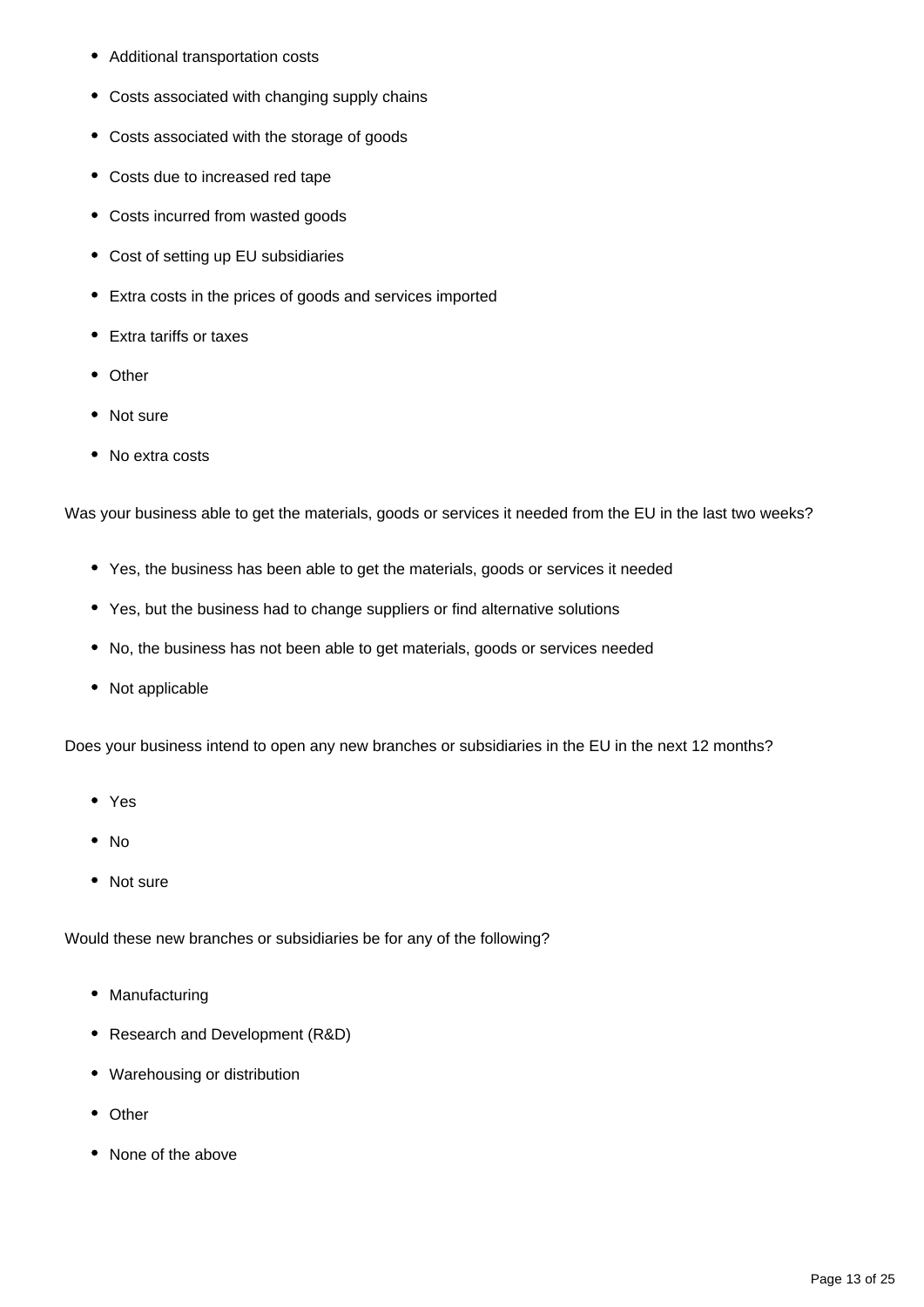### <span id="page-13-0"></span>**8 . Prices of Materials, Goods and Services**

How did the prices of materials, goods or services bought by your business change in the last two weeks, compared with normal price fluctuations?

- Prices increased more than normal
- Prices did not change any more than normal
- Prices decreased more than normal
- Some prices increased, some prices decreased
- Not sure
- Not applicable

Please give more details about the prices of materials, goods or services that changed

How did the prices of goods or services sold by your business change in the last two weeks, compared with normal fluctuations?

- Prices increased more than normal
- Prices did not change any more than normal
- Prices decreased more than normal
- Some prices increased, some prices decreased
- Not sure
- Not applicable

Please give more details about how prices changed

### <span id="page-13-1"></span>**9 . Sending Goods to or from Northern Ireland**

Has your business sent goods from GB to Northern Ireland in the last 12 months?

- Yes
- No
- Not sure

What route did your business mainly use over the last 12 months, to send goods from GB to Northern Ireland?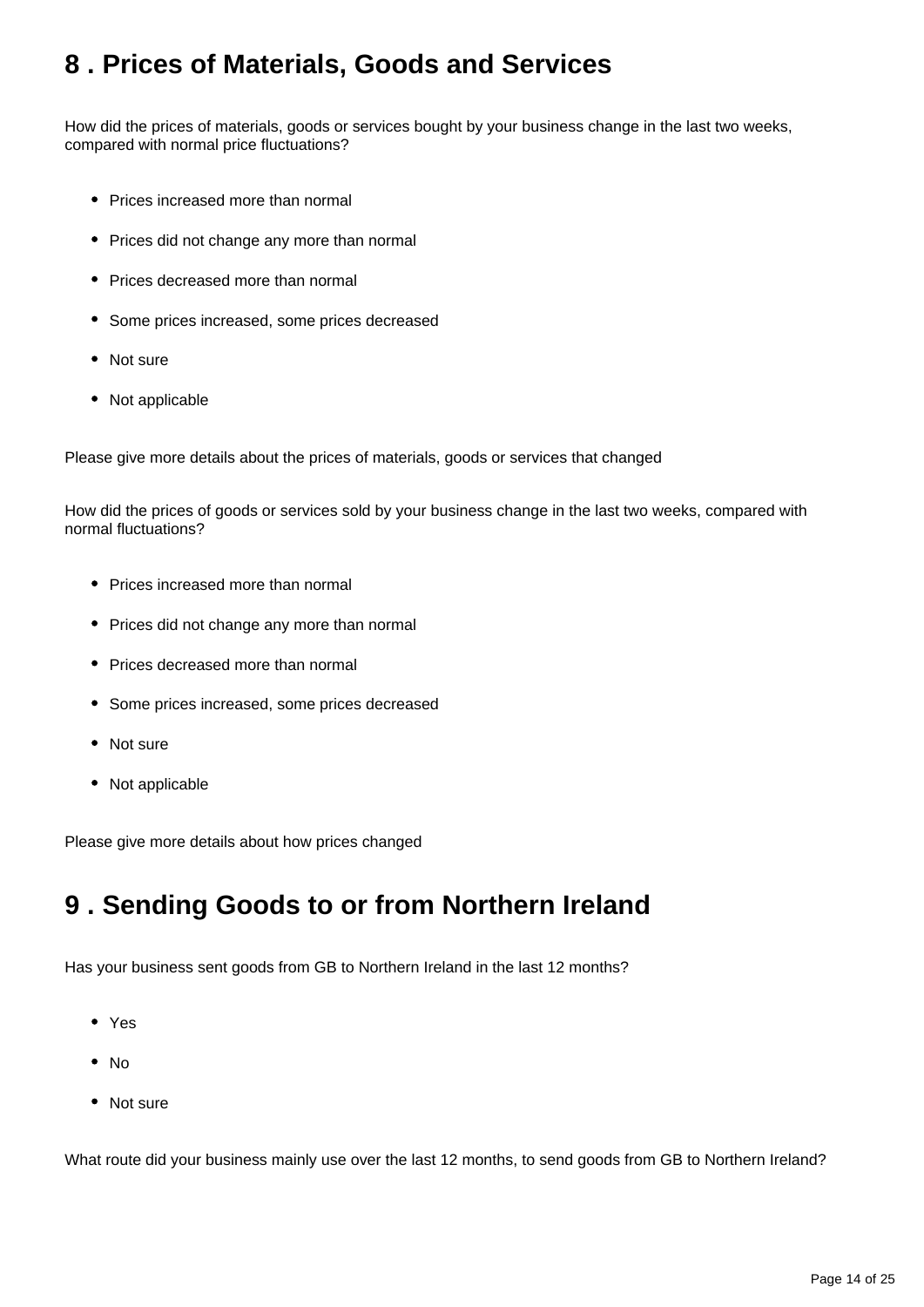- From GB direct to Northern Ireland
- From GB via Republic of Ireland
- Other
- Not sure

Has your busines sent, or intended to send, goods from GB to Northern Ireland in the last two weeks?

- Yes
- No
- Not sure

In the last two weeks, has the volume of goods your business would normally send from GB to Northern Ireland changed?

- Volume has increased
- Volume has stayed the same
- Volume has decreased
- Have stopped sending goods to Northern Ireland
- Not sure
- Not applicable

What were the reasons for this change in the volume of goods sent from GB to Northern Ireland?

- Coronavirus (COVID-19) pandemic
- Decreased demand for goods
- Increased costs
- Increased delays
- Other
- Not sure
- None of the above

Has your business changed the main route for sending goods from GB to Northern Ireland in the last two weeks?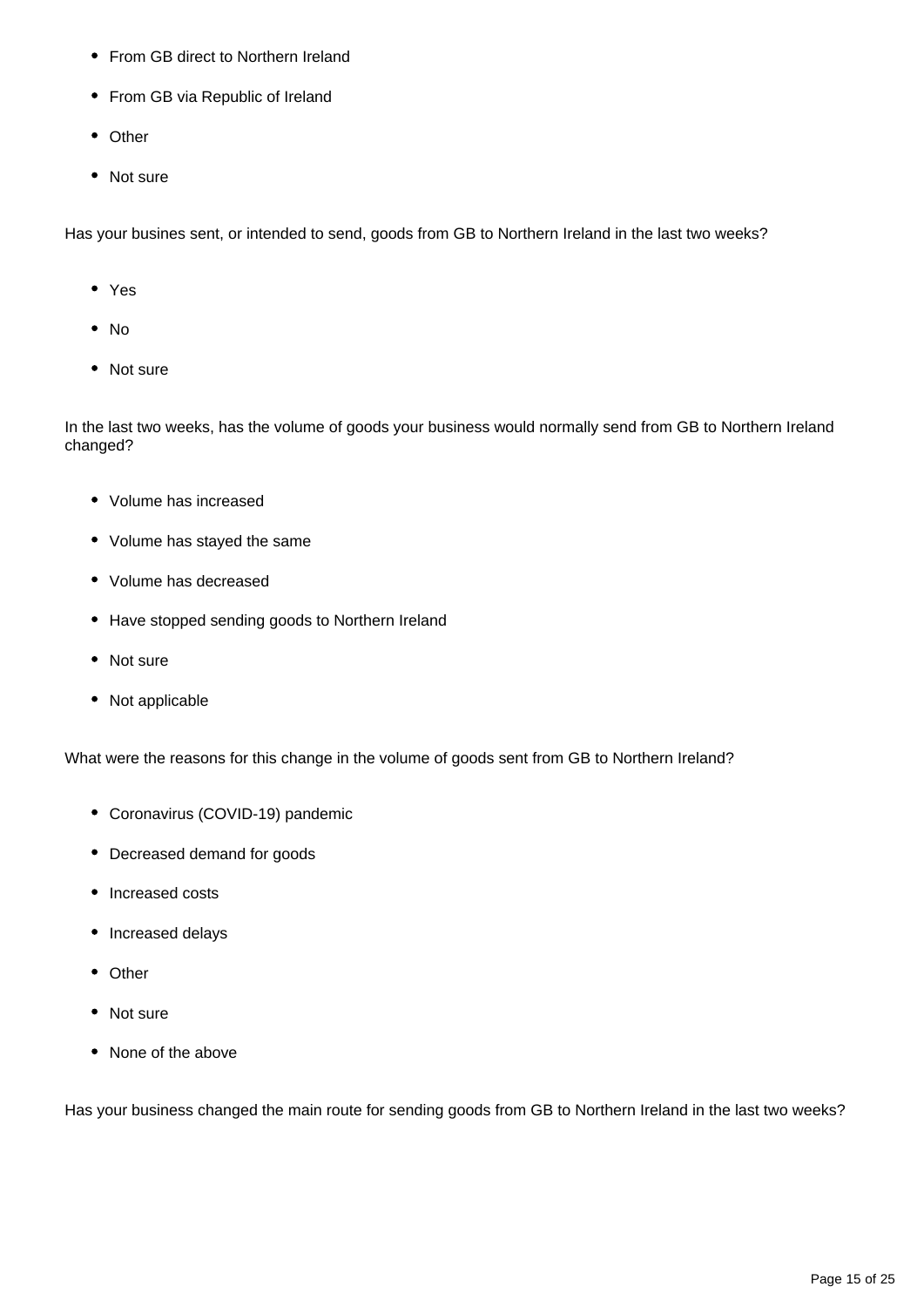- Changed to go via Republic of Ireland
- Changed to go direct to Northern Ireland
- No change made
- Not sure

What were the reasons for this change in route?

- Coronavirus (COVID-19) pandemic
- Increased costs
- Increased delays
- Other
- Not sure
- Route has not been affected

Has your business sent goods from Northern Ireland to GB in the last 12 months?

- Yes
- No
- Not sure

Has your business sent, or intended to send, goods from Northern Ireland to GB in the last two weeks?

- Yes
- No
- Not sure

In the last two weeks, has the volume of goods your business would normally send from Northern Ireland to GB changed?

- Volume has increased
- Volume has stayed the same
- Volume has decreased
- Have stopped sending goods to GB
- Not sure
- Not applicable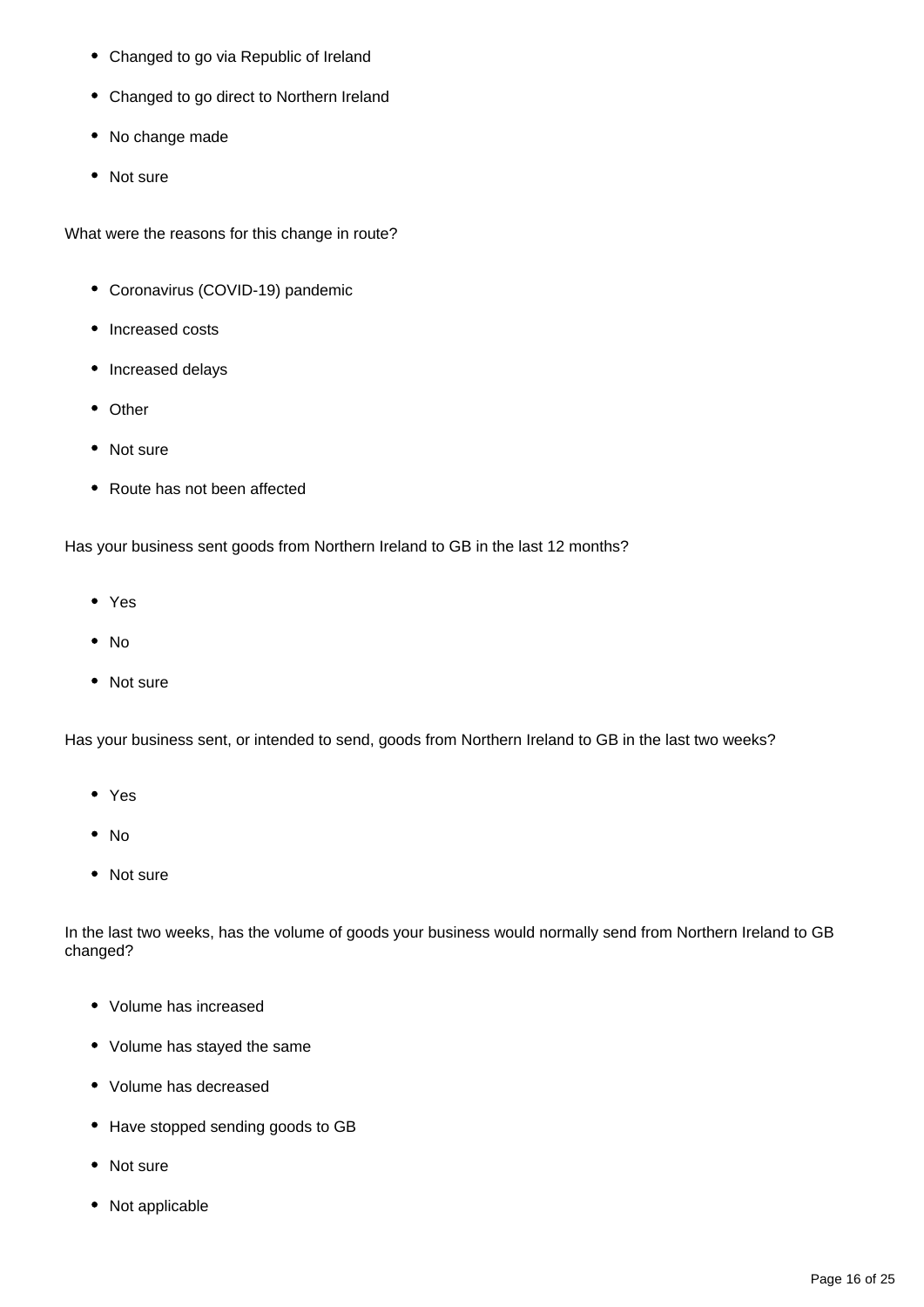What were the reasons for this change in the volume of goods sent from Northern Ireland to GB?

- Coronavirus (COVID-19) pandemic
- Decreased demand for goods
- Increased costs
- Increased delays
- Other
- Not sure
- None of the above

## <span id="page-16-0"></span>**10 . Access to Financial Support**

How long do you think your business's cash reserves will last?

- No cash reserves
- Less than 1 month
- 1 to 3 months
- 4 to 6 months
- More than 6 months
- Not sure

How much confidence does your business have that it will survive the next three months?

- High confidence
- Moderate confidence
- Low confidence
- No confidence
- Not sure

What is your business's risk of insolvency?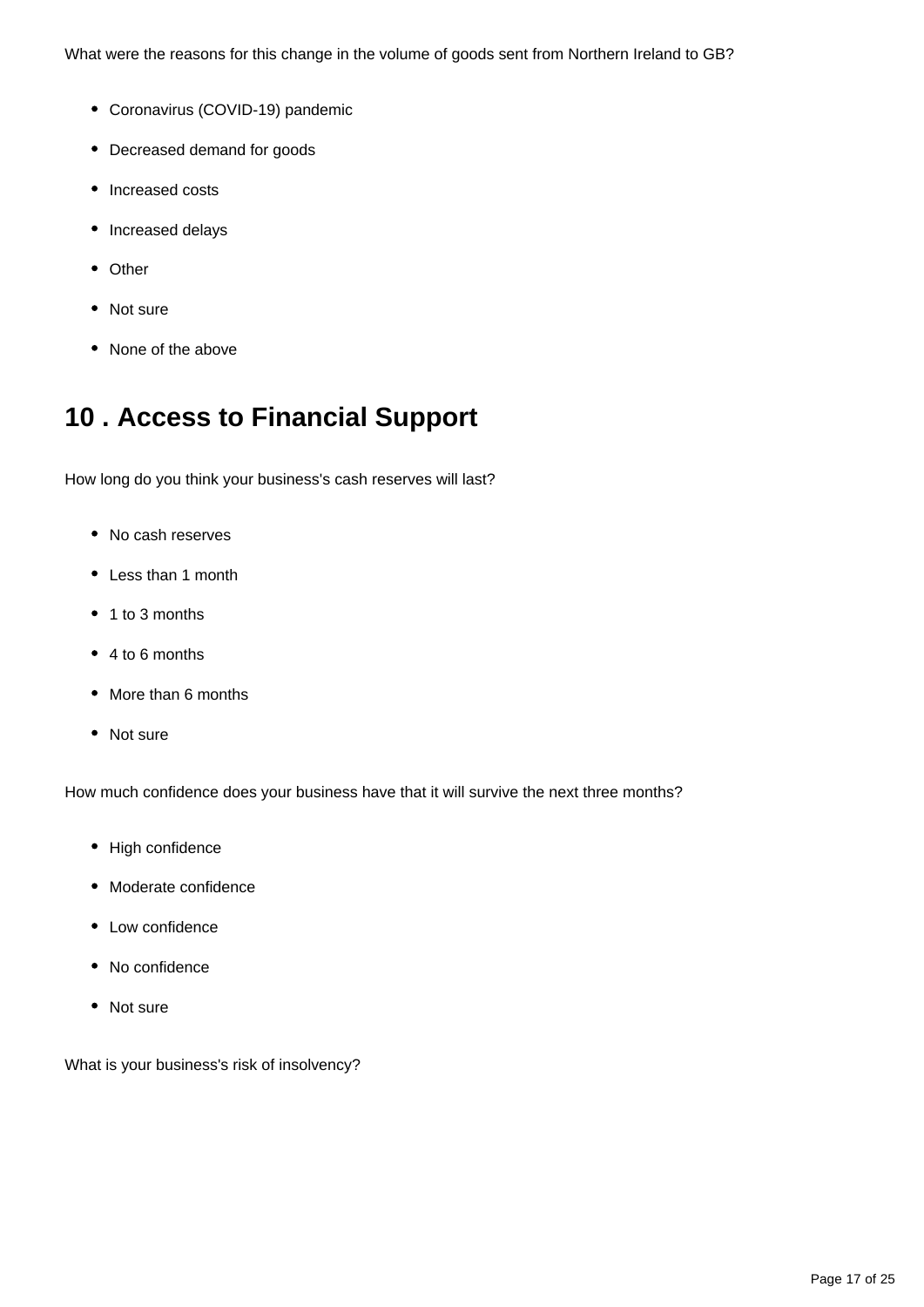- Severe risk
- Moderate risk
- Low risk
- No risk
- The business is insolvent
- Not sure

How has your business's risk of insolvency changed in the last two weeks?

- Risk has increased
- Risk has stayed the same
- Risk has decreased
- Not sure

### <span id="page-17-0"></span>**11 . Operational Performance**

In the last two weeks, approximately what percentage of your business's workforce were:

- On partial or full furlough leave
- Working at their normal place of work
- Working from home instead of at their normal place of work
- On sick leave or not working due to coronavirus (COVID-19) symptoms, self-isolation or quarantine
- Made permanently redundant
- Other

Of those partially and fully furloughed, what percentage are fully furloughed?

- Approximate percentage of furloughed staff who are 'fully furloughed'
- Not sure

In the last two weeks, approximately what percentage of your workforce have: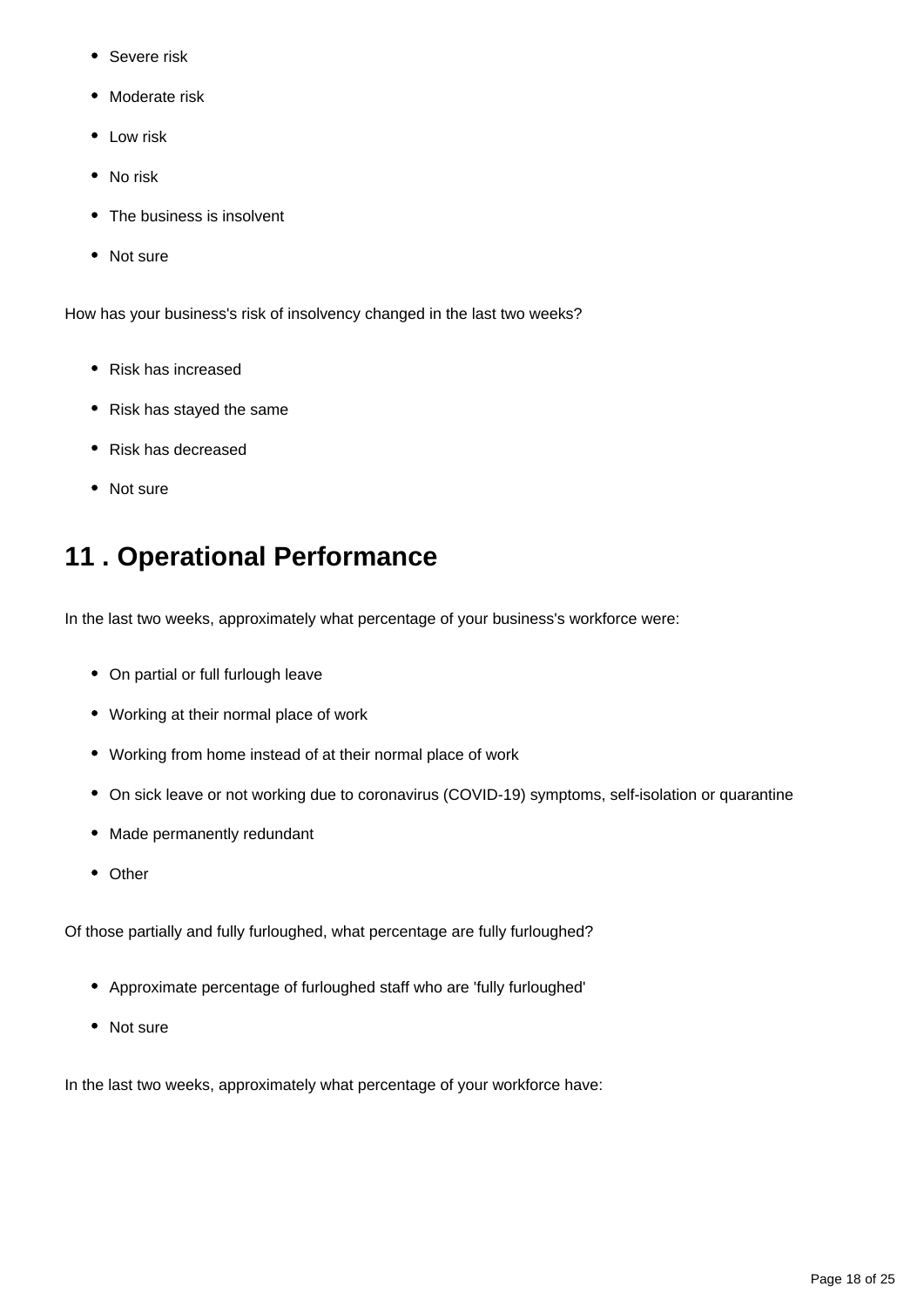- Moved from homeworking to the normal workplace
- Moved from the normal workplace to homeworking
- Returned from furlough to homeworking, either fully or partially
- Returned from furlough to the normal workplace, either fully or partially
- Moved from working to furlough, either fully or partially

In the next two weeks, approximately what percentage of your workforce will:

- Move from working to furlough, either fully or partially
- Return from furlough to homeworking, either fully or partially
- Return from furlough to the normal workplace, either fully or partially
- Return to the workplace from homeworking

What proportion of employees have been furloughed for more than six months?

- Over 75% of employees
- Between 50-75% of employees
- Between 25-49% of employees
- Less than 25% of employees
- No employees have been furloughed for more than six months
- Not sure

Do you expect to bring your furloughed employees back to work once their period of furlough ends?

- Yes, all employees
- Yes, more than half of these employees
- Yes, approximately half of employees
- Yes, less than half of these employees
- No, I do not expect to bring any of these employees back to work
- Not sure

By which month do you expect to have brought these furloughed employees back to work?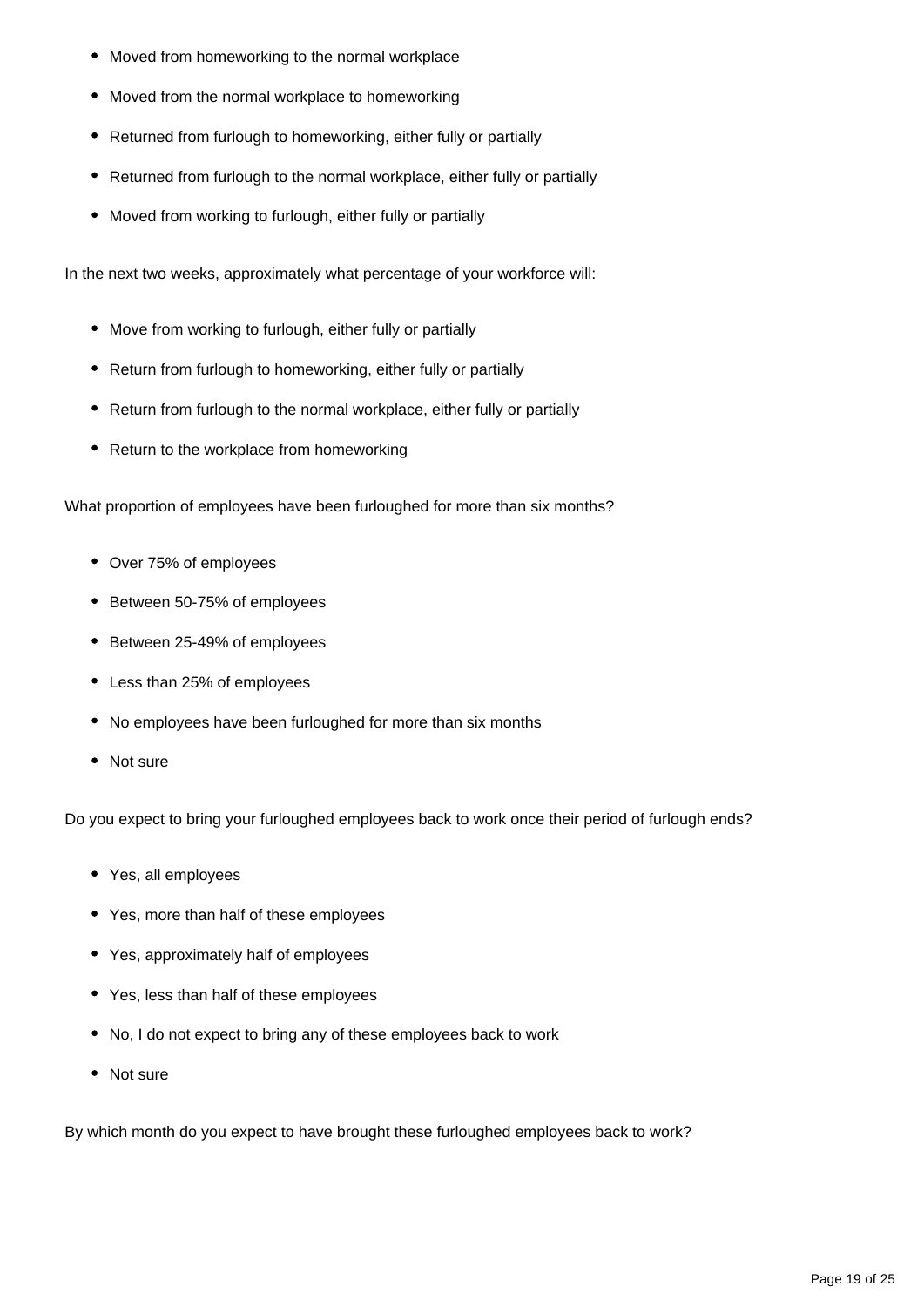- June
- July
- August
- September
- October onwards
- Not sure

Is your business using, or intending to use, any of the following safety measures in the workplace?

- Adjusted working practices
- Coronavirus (COVID-19) vaccinations
- Hygiene measures
- Personal Protective Equipment (PPE)
- Social distancing
- Temperature checks
- Other
- Not sure
- None of the above

Has your business completed a risk assessment related to coronavirus (COVID-19) in the last 12 months?

- Yes
- $\bullet$  No
- Not sure
- Not applicable

When was your business's risk assessment related to coronavirus (COVID-19) last reviewed?

- Less than 1 month ago
- Between 1 and 3 months ago
- More than 3 months ago
- Has not been reviewed since being completed
- Not sure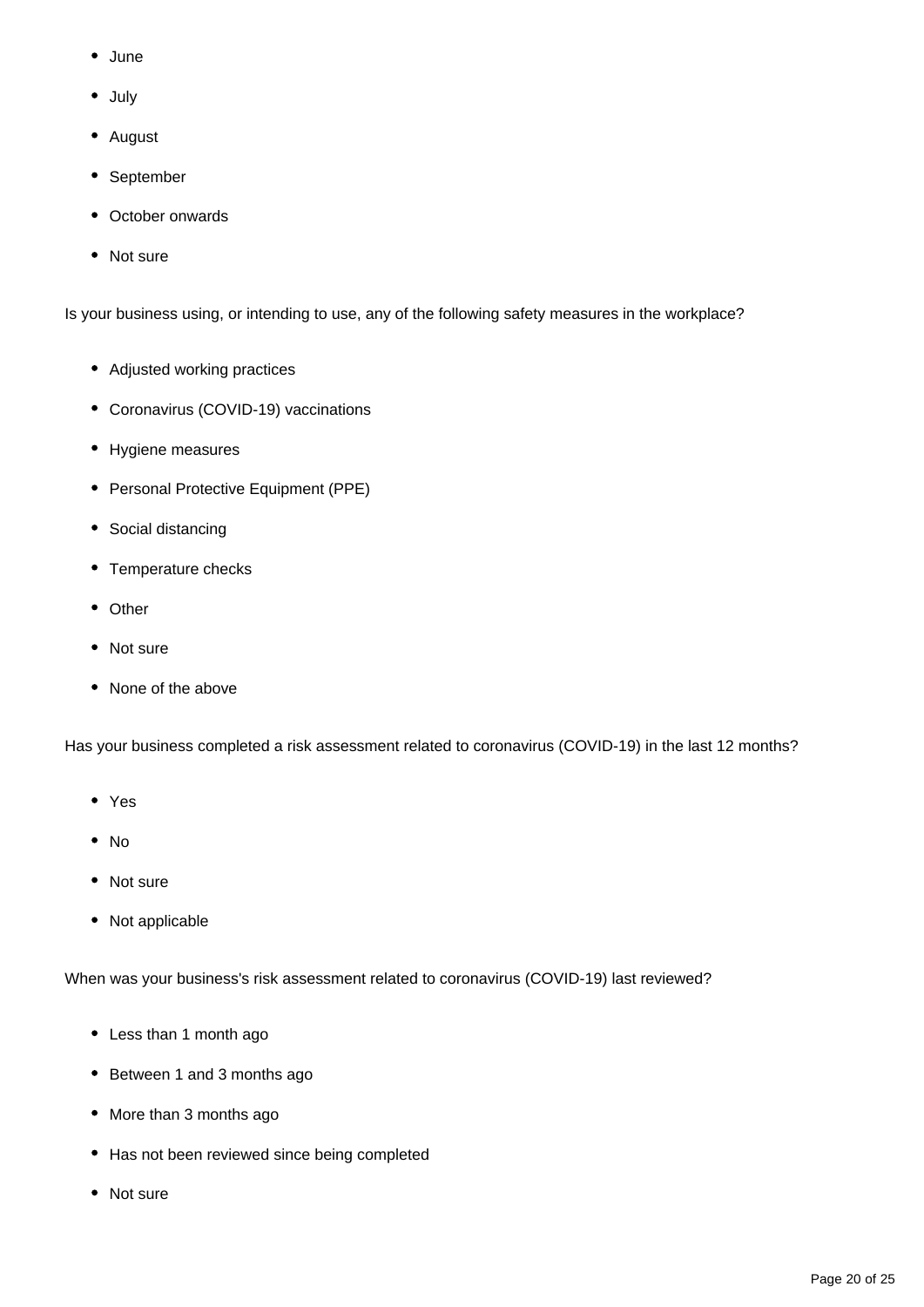Which, if any, of the following sources have you used for advice or support to adapt your business for coronavirus (COVID-19)?

- GOV.UK working safely guidance
- GOV.UK NHS test and trace guidance
- Health and Safety Executive (HSE) guidance on HSE.GOV.UK
- Local authority website
- Tailored business advice
- Trade or sector bodies
- Other
- Not sure
- None of the above

Is your business providing regular coronavirus (COVID-19) testing for its workforce?

- Yes
- No
- Not sure

What percentage of your workforce are receiving regular coronavirus (COVID-19) testing?

- Approximate percentage of your workforce receiving regular testing
- Not sure

Is your business intending to permanently close any business sites in the next three months?

- Yes
- $\bullet$  No
- Not sure

Where in the UK are the sites that will permanently close in the next three months?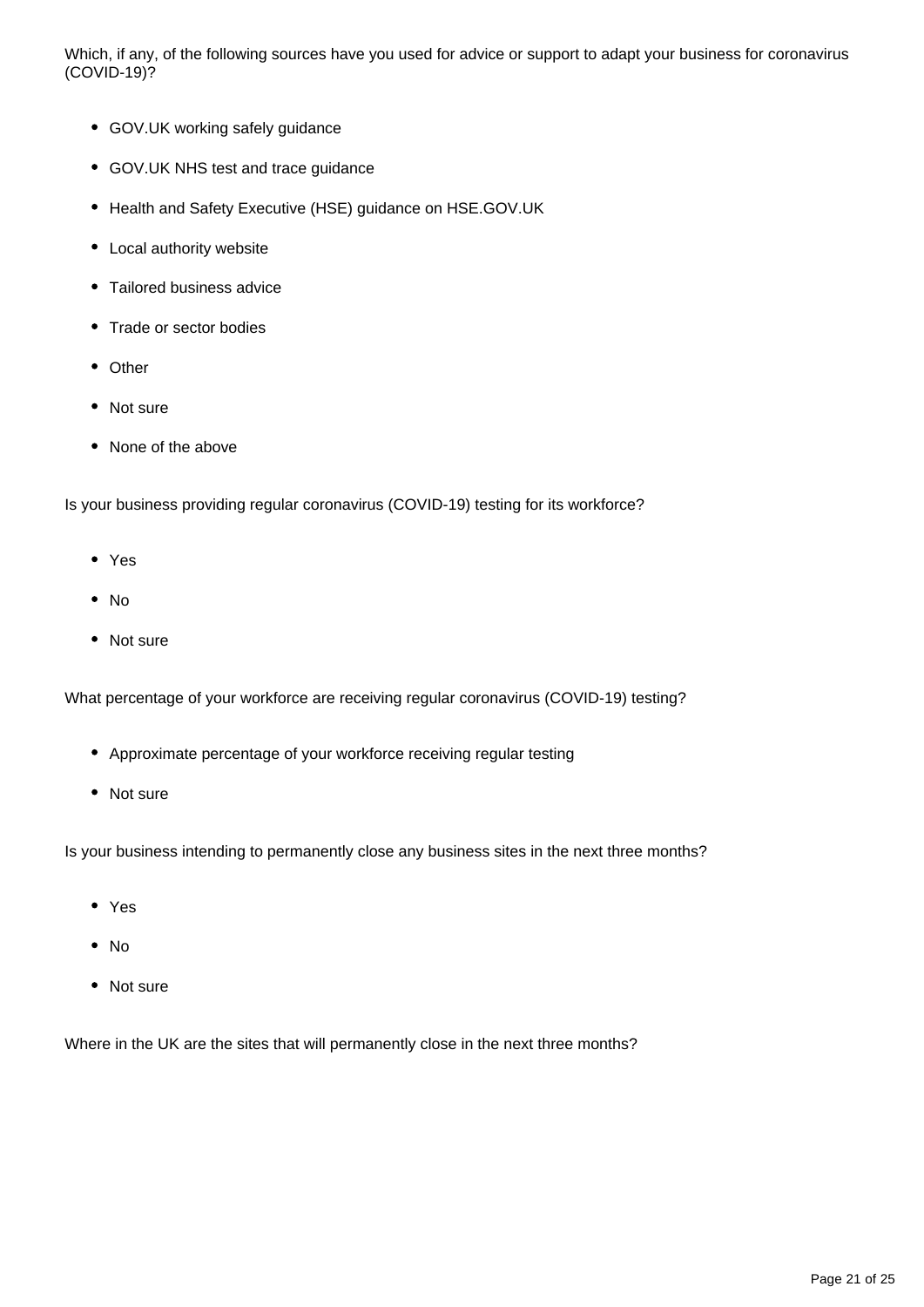- Northern Ireland
- Scotland
- Wales
- East of England
- East Midlands
- Greater London
- North East of England
- North West of England
- South East of England
- South West of England
- West Midlands
- Yorkshire and the Humber
- Not sure

How do you expect closing these sites to affect your workforce?

- Decreased hours
- Increased hours
- Move to remote working
- Permanent redundancies
- Relocation
- Other
- Not sure
- Workforce will not be affected

Does your business expect to make any of your workforce redundant over the next three months?

- Yes
- $\bullet$  No
- Not sure

Approximately what percentage of your workforce do you expect to be made redundant over the next three months?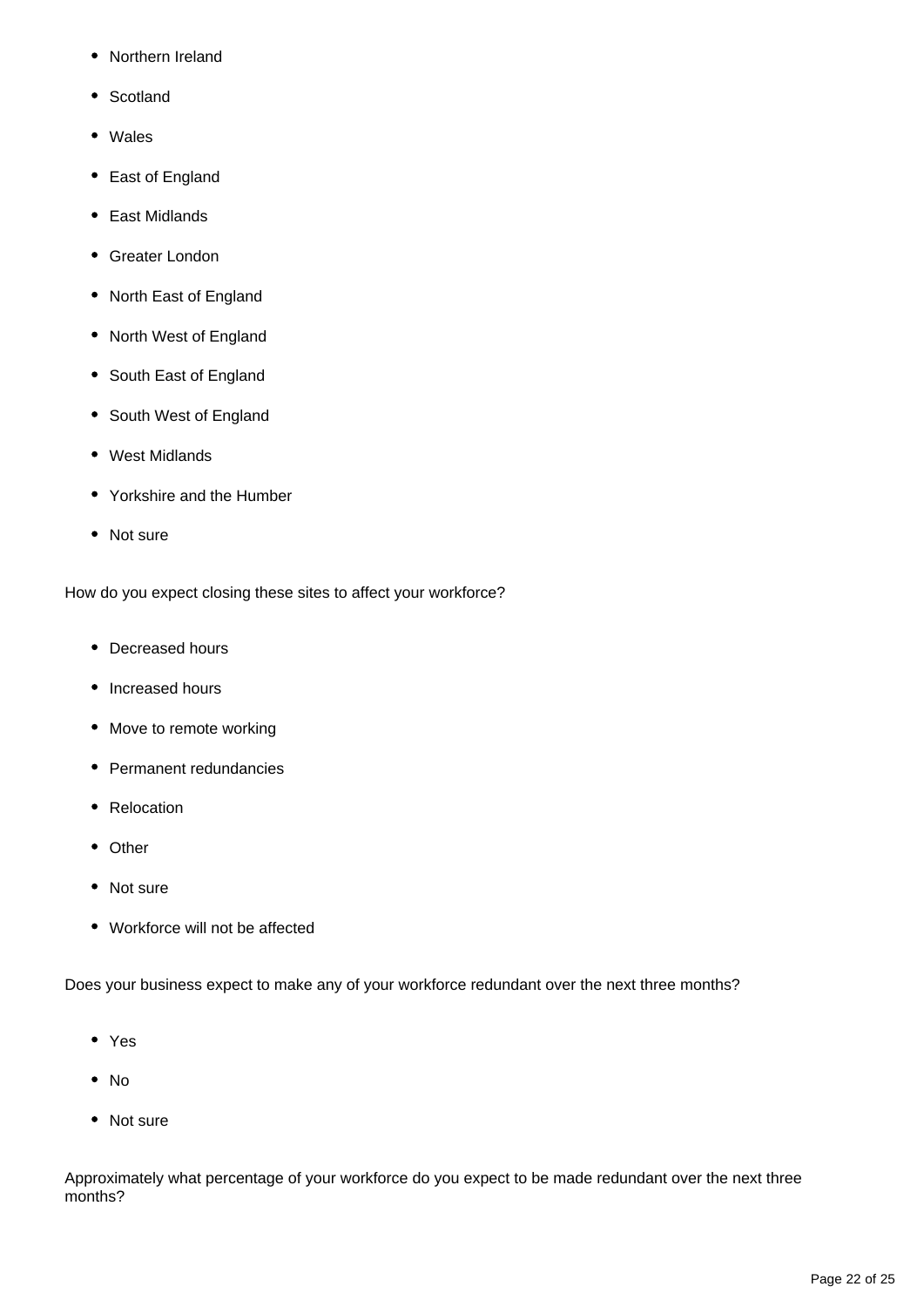- Approximate percentage of redundancies in the next three months
- Not sure

When do you expect these redundancies to happen?

- Within the next 2 weeks
- Between 2 weeks and 1 month
- Between 1 and 3 months
- Not sure

Why is your business making these redundancies?

- Automation
- Business is closing or insolvent
- Certain job roles are no longer required
- Change in management
- Reducing staff costs
- Relocation of the business
- Site closures
- Other
- Not sure

Prefer not to say

### <span id="page-22-0"></span>**12 . Workforce Characteristics**

Since the start of the coronavirus (COVID-19) pandemic, how has the number of workers from within the European Union (EU) at your business changed?

- Number of workers from within the EU has increased
- We employ workers from within the EU, and the number has stayed the same
- Number of workers from within the EU has decreased
- Not relevant, as have not employed workers from within the EU
- Not sure
- Prefer not to say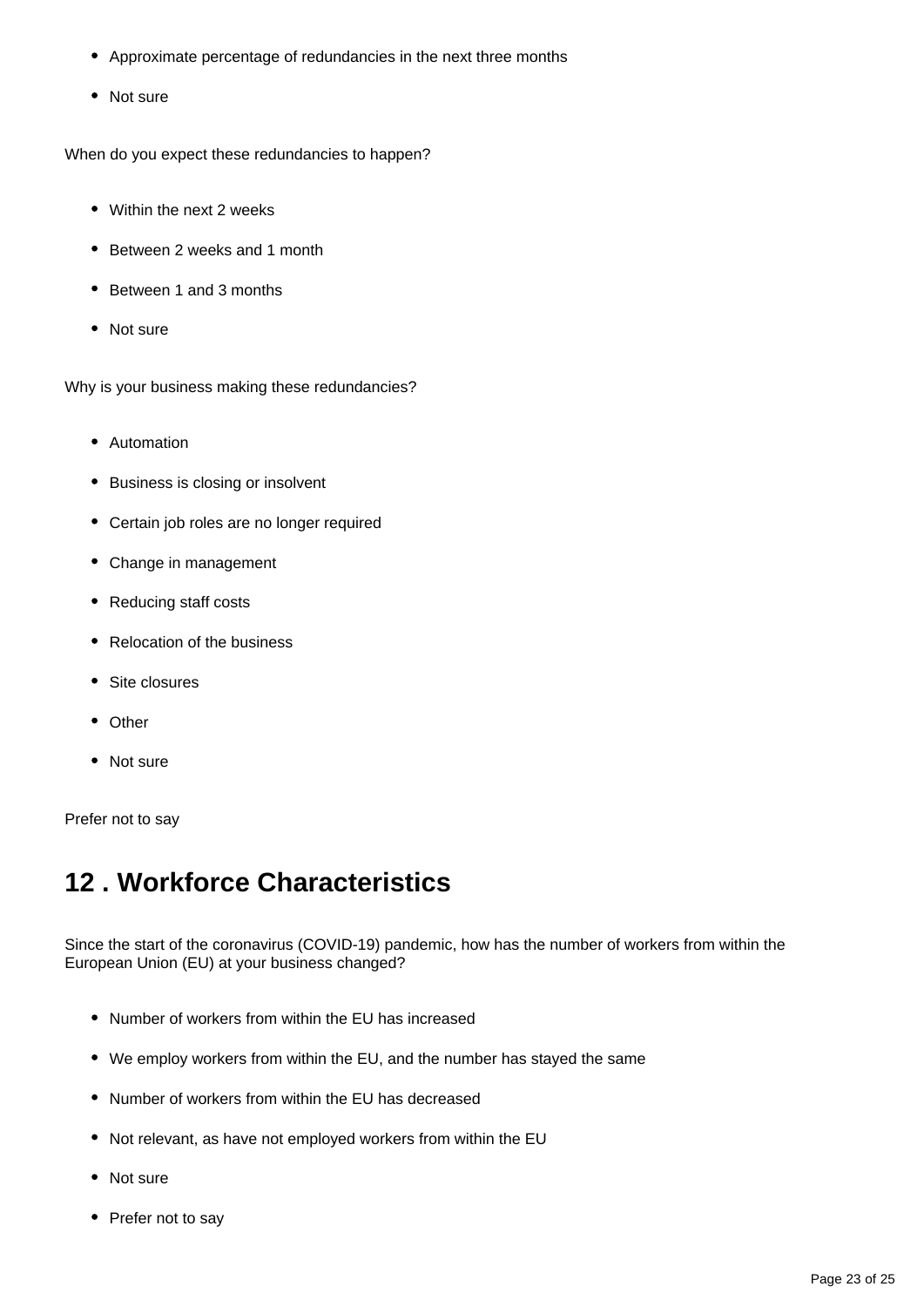Since the start of the coronavirus (COVID-19) pandemic, how has the number of workers from outside the European Union (EU) at your business changed?

- Number of workers from outside the EU has increased
- We employ workers from outside the EU, and the number has stayed the same
- Number of workers from outside the EU has decreased
- Not relevant, as have not employed workers from outside the EU
- Not sure
- Prefer not to say

## <span id="page-23-0"></span>**13 . Contact Tracing**

Is your business collecting, or intending to collect, contact details for the purpose of contact tracing at your sites?

- Yes
- No
- Not sure
- Not applicable

Which of the following methods is your business using, or intending to use, to collect details for contact tracing?

- Advanced booking systems
- Commercial QR codes
- Digital records
- Paper records
- Official NHS QR code posters
- Other
- Not sure

Why is your business not intending to collect details for contact tracing?